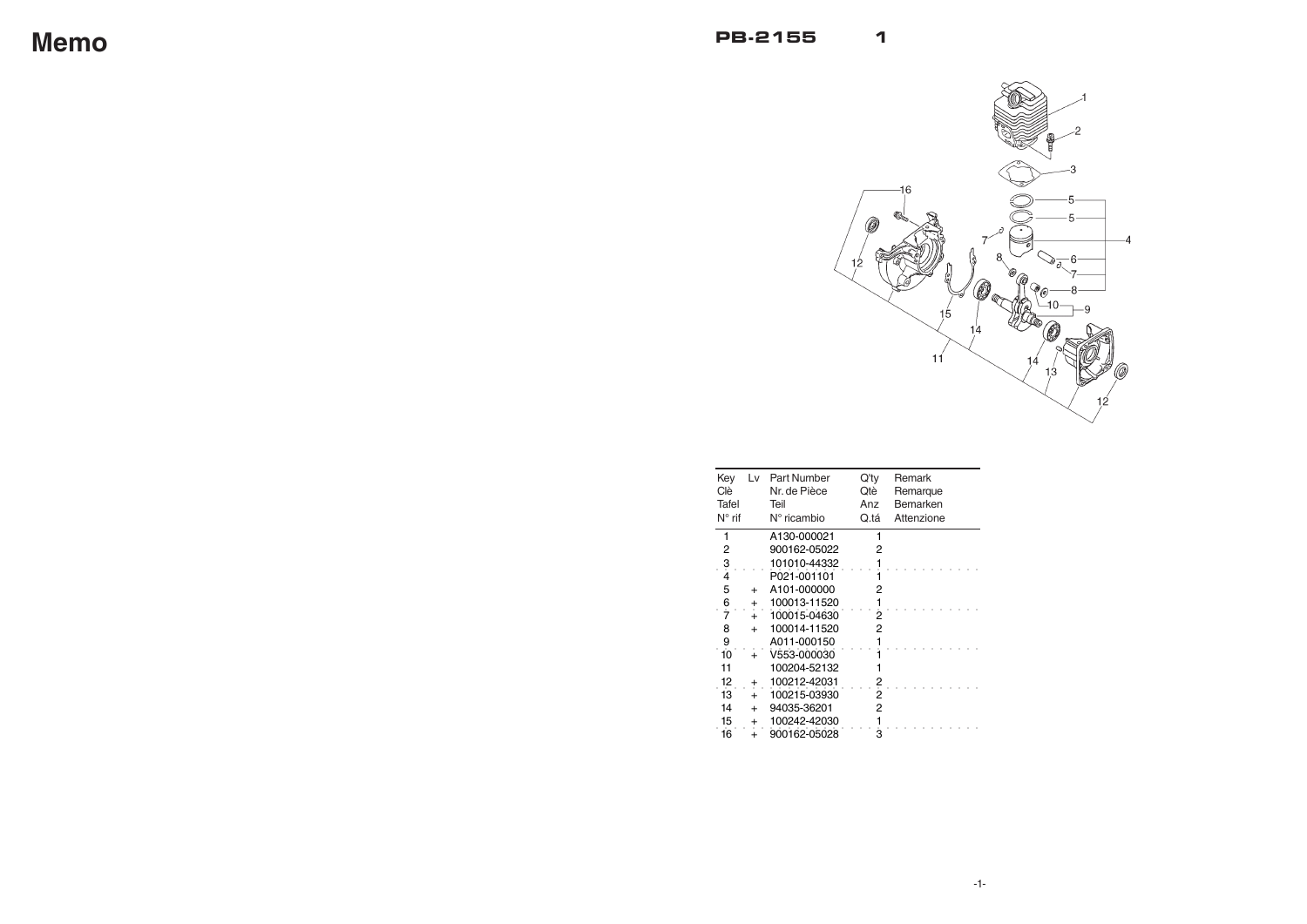| Key<br>Clè<br>Tafel<br>$N^{\circ}$ rif | Lv        | <b>Part Number</b><br>Nr. de Pièce<br>Teil<br>$N^{\circ}$ ricambio | $Q'$ ty<br>Qtè<br>Anz<br>Q.tá | Remark<br>Remarque<br>Bemarken<br>Attenzione |
|----------------------------------------|-----------|--------------------------------------------------------------------|-------------------------------|----------------------------------------------|
| 1                                      |           | 890118-49130                                                       | 1                             |                                              |
| $\overline{c}$                         |           | 900163-04016                                                       | 4                             |                                              |
| $\frac{3}{4}$                          |           | 177200-42033                                                       |                               |                                              |
|                                        | $\ddot{}$ | 177220-42030                                                       |                               |                                              |
| 5                                      | $+$       | 177215-44430                                                       |                               |                                              |
| $rac{6}{7}$                            | $\pmb{+}$ | 177236-44330                                                       |                               |                                              |
|                                        | $\ddot{}$ | 177226-10120                                                       |                               |                                              |
| 8                                      | $+$       | 177227-42030                                                       |                               |                                              |
| 9                                      | $\pm$     | 177228-06530                                                       |                               |                                              |
| 10                                     |           | A052-000060                                                        |                               |                                              |
| 11                                     | $+$       | 177218-44330                                                       |                               |                                              |
| 12                                     | +         | 177234-42030                                                       |                               |                                              |
| 13                                     |           | 159017-10230                                                       |                               |                                              |
| 14                                     |           | 159011-03432                                                       |                               |                                              |
| 15                                     |           | 159012-03433                                                       |                               |                                              |
| 16                                     |           | 156611-05060                                                       |                               |                                              |
| 17                                     |           | 900162-04022                                                       | 2                             |                                              |
| 18                                     |           | 200011-05661                                                       |                               |                                              |
| 19                                     |           | P021-001181                                                        |                               |                                              |
| 20                                     | $\ddot{}$ | A411-000020                                                        |                               |                                              |
| 21                                     | $\pm$     | A409-000100                                                        |                               |                                              |
| $\dot{22}$                             | $\ddot{}$ | V485-000040                                                        |                               |                                              |
| 23                                     |           | 162021-20560                                                       |                               |                                              |
| 33                                     |           | 900595-00008                                                       | 1                             |                                              |

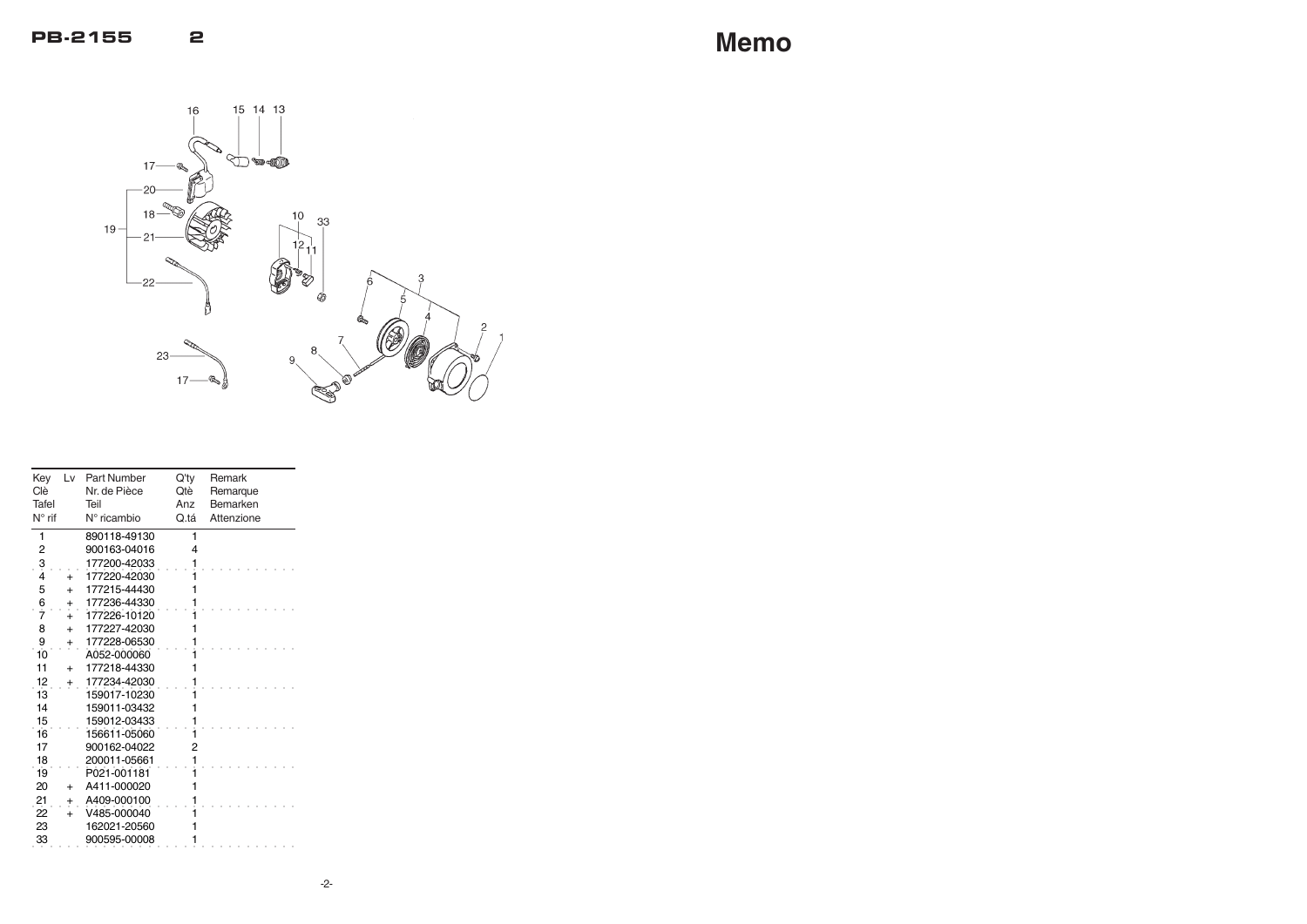

| Key<br>Clè<br>Tafel<br>$N^{\circ}$ rif | Lv             | <b>Part Number</b><br>Nr. de Pièce<br>Teil<br>$N^{\circ}$ ricambio | $Q'$ ty<br>Qtè<br>Anz<br>Q.tá | Remark<br>Remarque<br>Bemarken<br>Attenzione |
|----------------------------------------|----------------|--------------------------------------------------------------------|-------------------------------|----------------------------------------------|
| 1                                      |                | 101514-20560                                                       | 1                             |                                              |
| 2                                      |                | 130010-09561                                                       | 2                             |                                              |
| $\frac{3}{4}$                          |                | 900500-00005                                                       | <u>?</u>                      |                                              |
|                                        |                | 130017-05062                                                       |                               |                                              |
| 5                                      |                | 900238-05022                                                       | 2                             |                                              |
| $rac{6}{7}$                            |                | 130010-20560                                                       |                               |                                              |
|                                        |                | 125200-20662                                                       |                               |                                              |
| 8                                      |                | P021-002921                                                        | 1                             |                                              |
| 9                                      | ۰              | 900242-05065                                                       |                               |                                              |
| 10                                     |                | 129011-52730                                                       |                               |                                              |
| 11                                     |                | 130310-54130                                                       | 1                             |                                              |
| 12                                     |                | 130313-06563                                                       |                               |                                              |
| 13                                     |                | 210417-52730                                                       |                               |                                              |
| 14                                     |                | 890121-05360                                                       | 1                             |                                              |
| 15                                     |                | P021-000962                                                        | 1                             |                                              |
| 16                                     | $\ddot{}$      | V104-000160                                                        |                               |                                              |
| 17                                     | $\ddot{}$      | 145862-40630                                                       | 1                             |                                              |
| 18                                     | $\overline{+}$ | V104-000003                                                        |                               |                                              |
| 19                                     | $\ddot{}$      | 145876-42030                                                       |                               |                                              |
| 20                                     | $+$            | A313-000020                                                        | 1                             |                                              |
| 21                                     | $\ddagger$     | 900242-04010                                                       | $\dot{3}$                     |                                              |
| 22                                     | $\ddot{}$      | 145871-05760                                                       |                               |                                              |
| 23                                     |                | 900603-00005                                                       | 2                             |                                              |
| 24                                     |                | 900105-05055                                                       | 2                             |                                              |

**Memo**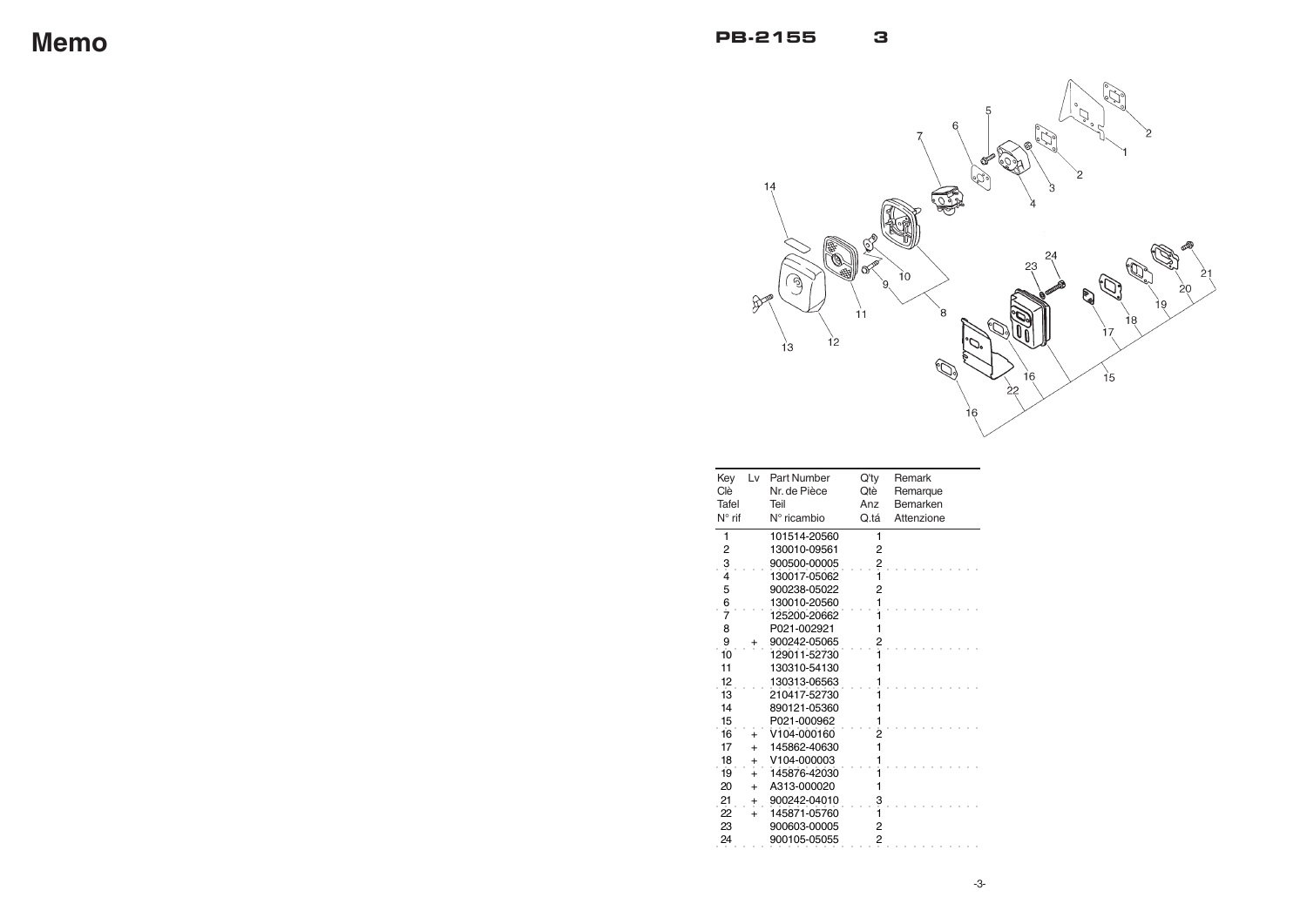





| Key<br>Clè.     | Lv          | Part Number<br>Nr. de Pièce | Q'ty<br>Qtè | Remark<br>Remarque |
|-----------------|-------------|-----------------------------|-------------|--------------------|
| Tafel           |             | Teil                        | Anz         | Bemarken           |
| $N^{\circ}$ rif |             | $N^{\circ}$ ricambio        | Q.tá        | Attenzione         |
|                 |             | 351000-05060                |             |                    |
| 2               | $\ddot{}$   | 351011-05060                |             |                    |
| 3               | $\mathbf +$ | 900253-05016                |             |                    |
| 4               | $+$         | 351028-05060                |             |                    |
| 5               | $+$         | 351010-05060                |             |                    |
| $rac{6}{7}$     | $\ddot{}$   | 900605-00005                |             |                    |
|                 |             | 130406-20660                |             |                    |
| 8               |             | 210027-06562                |             |                    |
| 9               |             | 210413-05060                |             |                    |
| 10              |             | X692-000020                 |             |                    |
| 11              |             | 215012-05060                |             |                    |
| 12              |             | X502-000060                 |             |                    |
| 13              |             | 385155-09660                |             |                    |
|                 |             |                             |             |                    |



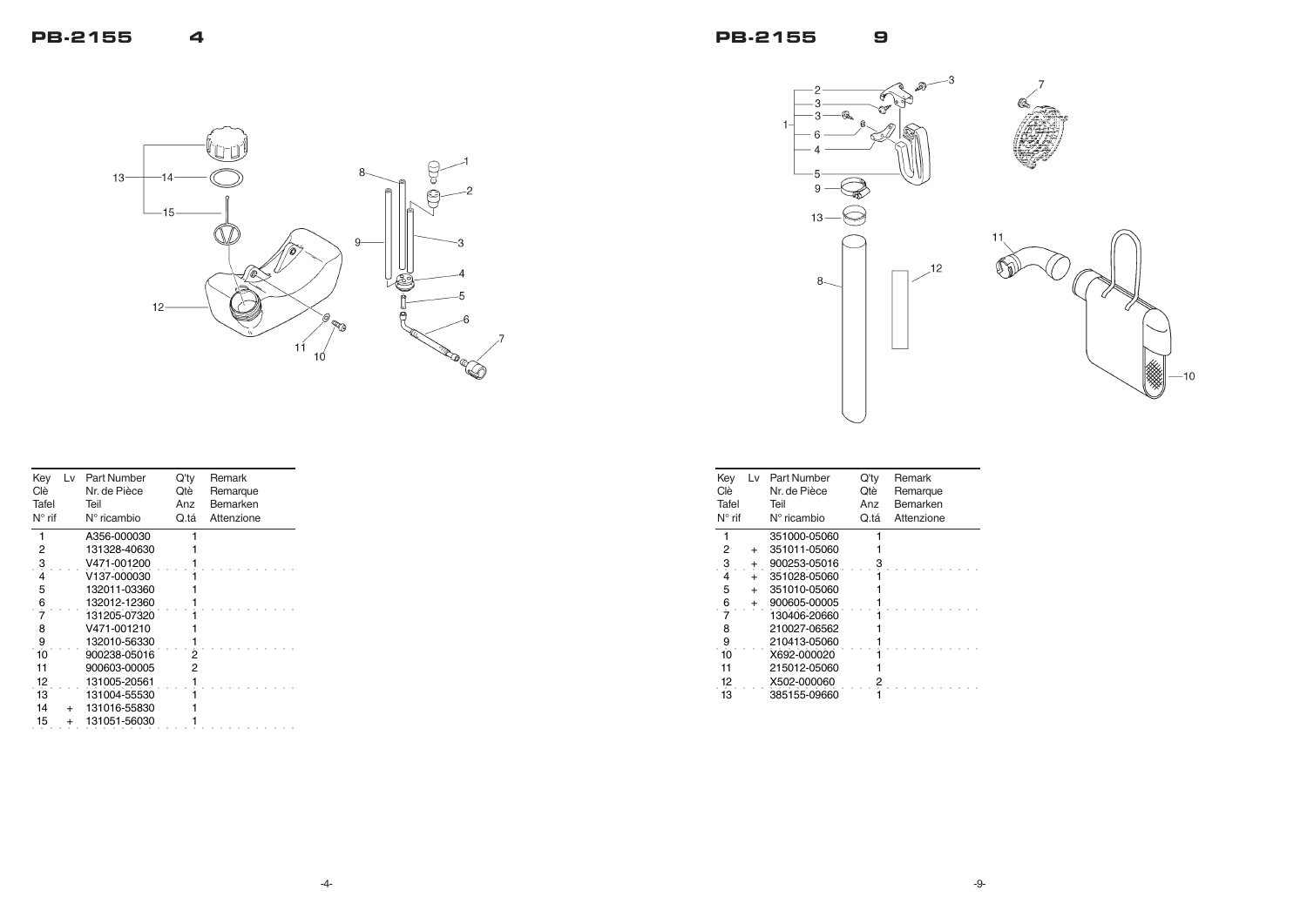



| Key<br>Lv l<br>Clè<br>Tafel<br>$N^{\circ}$ rif | Part Number<br>Nr. de Pièce<br>Teil<br>$N^{\circ}$ ricambio | $Q'$ ty<br>Qtè<br>Anz<br>Q.tá | Remark<br>Remarque<br>Bemarken<br>Attenzione |
|------------------------------------------------|-------------------------------------------------------------|-------------------------------|----------------------------------------------|
| 1                                              | 900253-05020                                                | 7                             |                                              |
| 2                                              | 104012-20561                                                |                               |                                              |
| 3<br>4                                         | 178010-20560                                                |                               |                                              |
|                                                | 900502-00005                                                |                               |                                              |
| 5                                              | 900516-00005                                                |                               |                                              |
| $rac{6}{7}$                                    | 900603-00005                                                |                               |                                              |
|                                                | 163401-20561                                                |                               |                                              |
| 8                                              | 178054-20560                                                |                               |                                              |
| 9                                              | 91358-05025                                                 |                               |                                              |
| 10                                             | 900256-05010                                                |                               |                                              |
| 11                                             | 900253-05020                                                | 6                             |                                              |
| 12                                             | X503-002400                                                 |                               |                                              |
| 13                                             | 200124-20661                                                |                               |                                              |
| 14                                             | V203-000060                                                 |                               |                                              |
| 15                                             | 900253-05014                                                |                               |                                              |
| 16                                             | 900603-00005                                                |                               |                                              |
| 17                                             | 200150-05060                                                |                               |                                              |
| 18                                             | 200152-05060                                                |                               |                                              |
| 19                                             | 200111-20664                                                |                               |                                              |
| 21                                             | 900500-00008                                                |                               |                                              |
| 22                                             | 100132-05660                                                | 2                             |                                              |
| 23                                             | 200010-06363                                                |                               |                                              |
| 24                                             | 900162-04022                                                | 4                             |                                              |
| 25                                             | P021-003703                                                 |                               |                                              |

| Key<br>Clè<br>Tafel<br>$N^{\circ}$ rif | L٧ | Part Number<br>Nr. de Pièce<br>Teil<br>$N^{\circ}$ ricambio | Q'ty<br>Qtè<br>Anz<br>Q.tá | Remark<br>Remarque<br>Bemarken<br>Attenzione |
|----------------------------------------|----|-------------------------------------------------------------|----------------------------|----------------------------------------------|
| 40                                     |    | 101538-28230                                                |                            |                                              |
| 27                                     |    | 178011-20561                                                |                            |                                              |
| 28                                     |    | 351335-20560                                                | 2                          |                                              |
| 35                                     |    | 890160-09461                                                |                            |                                              |
| 36                                     |    | 890160-06361                                                |                            |                                              |
| 43                                     |    | X505-001010                                                 |                            |                                              |

| Key<br>Clè      | Lv            | <b>Part Number</b><br>Nr. de Pièce | Q'ty<br>Qtè | Remark<br>Remarque |
|-----------------|---------------|------------------------------------|-------------|--------------------|
| Tafel           |               | Teil                               | Anz         | Bemarken           |
| $N^{\circ}$ rif |               | $N^{\circ}$ ricambio               | Q.tá        | Attenzione         |
|                 |               | 125303-20560                       | 1           |                    |
| 7-3             | $+$           | 125341-34530                       |             |                    |
| 7-4             | $+$           | 125340-20560                       |             |                    |
| $7 - 19$        | $+$           | 125312-12820                       |             |                    |
| 7-20            | $+$           | 125325-13310                       |             |                    |
|                 |               | 125300-20560                       |             |                    |
| $7 - 3$         | $\ddot{+}$    | 125341-34530                       |             |                    |
| 7-4             | $+$           | 125340-20560                       |             |                    |
| 7-6             | $+$           | 125338-13930                       |             |                    |
| $7 - 7$         | $\frac{1}{1}$ | 125323-42030                       |             |                    |
| 7-8             | $+$           | 125322-07260                       |             |                    |
| 7-9             | $\pmb{+}$     | 125337-06960                       |             |                    |
| $7 - 11$        | $\frac{1}{1}$ | 125345-15130                       |             |                    |
| $7 - 18$        | $+$           | 125326-42030                       |             |                    |
| $7 - 19$        | $+$           | 125312-12820                       |             |                    |
| $7-20$          | $\ddot{}$     | 125325-13310                       |             |                    |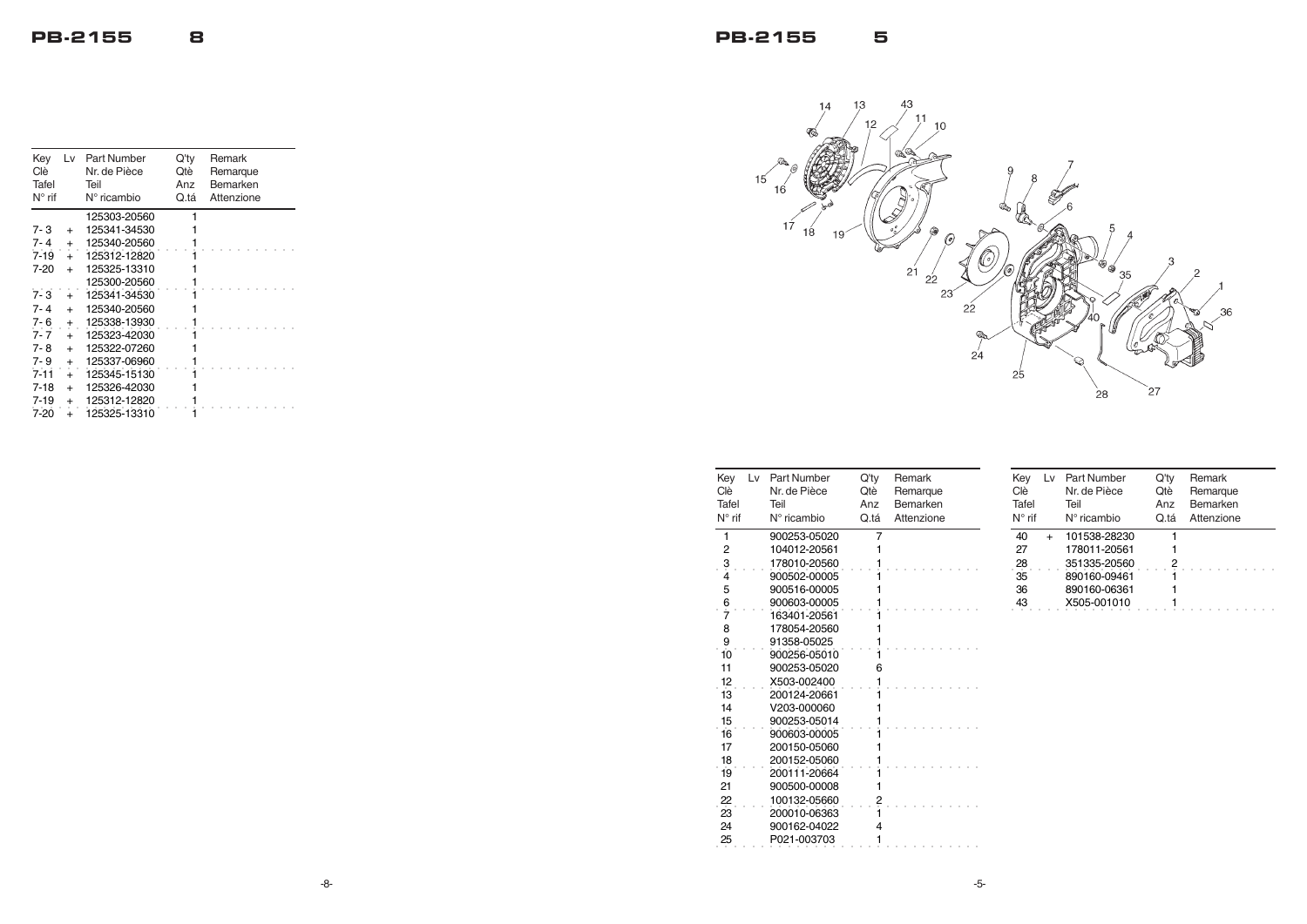**PB-2155 7**



| Key<br>Clè<br>Tafel<br>$N^{\circ}$ rif | Lv             | <b>Part Number</b><br>Nr. de Pièce<br>Teil<br>$N^{\circ}$ ricambio | Q'ty<br>Qtè<br>Anz<br>Q.tá | Remark<br>Remarque<br>Bemarken<br>Attenzione |
|----------------------------------------|----------------|--------------------------------------------------------------------|----------------------------|----------------------------------------------|
|                                        |                | 125200-20662                                                       | 1                          |                                              |
| 1                                      | $\ddot{}$      | 125344-52130                                                       | 2                          |                                              |
| $\frac{2}{3}$                          | $\pm$          | 125342-07360                                                       | 1                          |                                              |
|                                        | $\ddot{}$      | 125341-34530                                                       |                            |                                              |
| 4                                      | $+$            | 125340-20560                                                       |                            |                                              |
| $\frac{5}{6}$                          | $\pmb{+}$      | 125339-42030                                                       |                            |                                              |
|                                        | $\bf{+}$       | 125338-13930                                                       |                            |                                              |
| 7                                      | $+$            | 125323-42030                                                       |                            |                                              |
| 8<br>9                                 | $\ddagger$     | 125322-07260                                                       |                            |                                              |
|                                        | $\bf{+}$       | 125337-06960                                                       |                            |                                              |
| 10                                     | $+$            | 125327-13930                                                       |                            |                                              |
| 11                                     | $\ddagger$     | 125345-15130                                                       |                            |                                              |
| 12                                     | $\ddot{}$      | 125316-20560                                                       |                            |                                              |
| 13                                     | $+$            | 125314-51230                                                       |                            |                                              |
| 14                                     | $\pmb{+}$      | P005-000440                                                        |                            |                                              |
| 15                                     | $+$            | 125320-13310                                                       |                            |                                              |
| 16                                     | $+$            | 125313-08560                                                       | 1                          |                                              |
| 17                                     | $\overline{+}$ | 125317-06860                                                       |                            |                                              |
| 18                                     | $\ddot{}$      | 125326-42030                                                       |                            |                                              |
| 19                                     | $+$            | 125312-12820                                                       | 1                          |                                              |
| 20                                     | $\pmb{+}$      | 125325-13310                                                       |                            |                                              |
| 21                                     | $\ddot{}$      | P005-000990                                                        |                            |                                              |
| 22                                     | $+$            | 125381-08660                                                       |                            |                                              |
| 23                                     | $\ddot{}$      | 125363-11610                                                       | 1                          |                                              |

| Key<br>Clè<br>Tafel<br>$N^{\circ}$ rif | L٧        | <b>Part Number</b><br>Nr. de Pièce<br>Teil<br>$N^{\circ}$ ricambio | Q'tv<br>Qtè<br>Anz<br>Q.tá | Remark<br>Remarque<br>Bemarken<br>Attenzione |
|----------------------------------------|-----------|--------------------------------------------------------------------|----------------------------|----------------------------------------------|
| 3                                      |           | 210007-20660                                                       |                            |                                              |
| 4                                      | $\ddot{}$ | 900238-05010                                                       |                            |                                              |
| 5                                      |           | 900500-00005                                                       |                            |                                              |
| 6                                      |           | 210014-20660                                                       |                            |                                              |
|                                        |           | 895410-00430                                                       |                            |                                              |



| Key<br>Clè<br>Tafel<br>$N^{\circ}$ rif | L٧        | Part Number<br>Nr. de Pièce<br>Teil<br>$N^{\circ}$ ricambio | Q'ty<br>Otè<br>Anz<br>Q.tá | <b>Remark</b><br>Remarque<br>Bemarken<br>Attenzione |
|----------------------------------------|-----------|-------------------------------------------------------------|----------------------------|-----------------------------------------------------|
| 24                                     | $+$       | 125310-11610                                                | 2                          |                                                     |
| 25                                     | $\ddot{}$ | 125334-06860                                                |                            |                                                     |
| 26                                     | $\pm$     | 125378-13930                                                |                            |                                                     |
| 27                                     |           | 125376-20660                                                |                            |                                                     |
| 28                                     | $\ddot{}$ | 125350-20560                                                |                            |                                                     |
| 29                                     | $\pm$     | 125348-13930                                                |                            |                                                     |
| 32                                     |           | 125329-09860                                                |                            |                                                     |
| 33                                     |           | 125329-08560                                                |                            |                                                     |